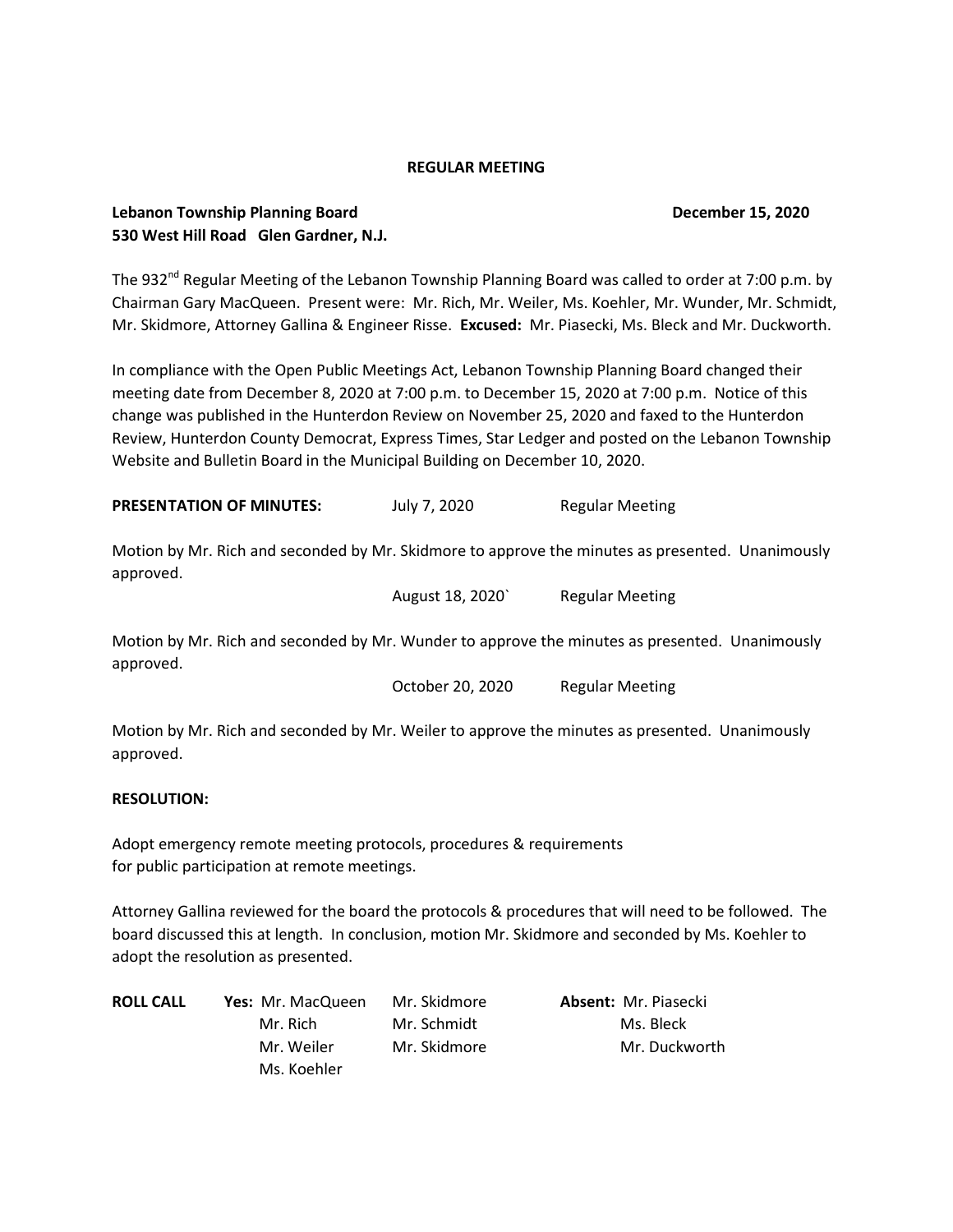# **Lebanon Township Planning Board December 15, 2020 Page 2**

#### **ITEMS FOR DISCUSSION:**

a. Preliminary Budget 2021

The board reviewed the preliminary budget prepared by Ms. Glashoff . Ms. Glashoff stated that once all the bills for 2020 are paid, she will update the budget as a Final for the Reorganization Meeting in January.

- b. Board Terms expire on December 31, 2020
	- a. Class I
	- b. Class II Adam Duckworth 3 Year Term
	- c. Class III
	- d. Class IV Members: Gary MacQueen Regular Member 4 year term
		- Chris Piasecki Regular Member 4 year term
			- E.J. Skidmore Alternate I 2 year term

Chairman MacQueen went over the list of names of board members whose terms are up this December. Everyone would like to be reappointed. Ms. Glashoff will prepare a memo to the Township Committee letting them know.

c. Date for Reorganization Mtg - January 19, 2021 - for inclement weather February 2, 2021

The board was good with the January date and backup date for Reorganization.

d. Lighting/Resolutions – Engr. Risse

There has been several complaints regarding nighttime lighting on residential properties where property owners have had large spotlights on all night shining in their neighbor's windows. The board discussed this issue at length. There was also lengthy discussion regarding commercial lighting. The board decided to have Engineer Risse put together an ordinance to address these issues. Also, it was noted that lighting is in three different sections of the ordinance. It was also mentioned that we should extend the period of jurisdiction on lighting from 1 year to 2 years after a CO is issued.

Attorney Gallina referred to the following ordinances: Ordinance Section: 400-53 refers to the duties of the Z.O. and Section 400-53A(4) lists duty of the Z.O. ensuring that all conditions contained in Resolutions by the Planning Board and Zoning Board have been complied with. The board discussed this issue at length and a memo will be sent to the Township Committee with the board's concerns. Engineer Risse will prepare the Ordinance regarding Lighting be on the Agenda for our January Meeting.